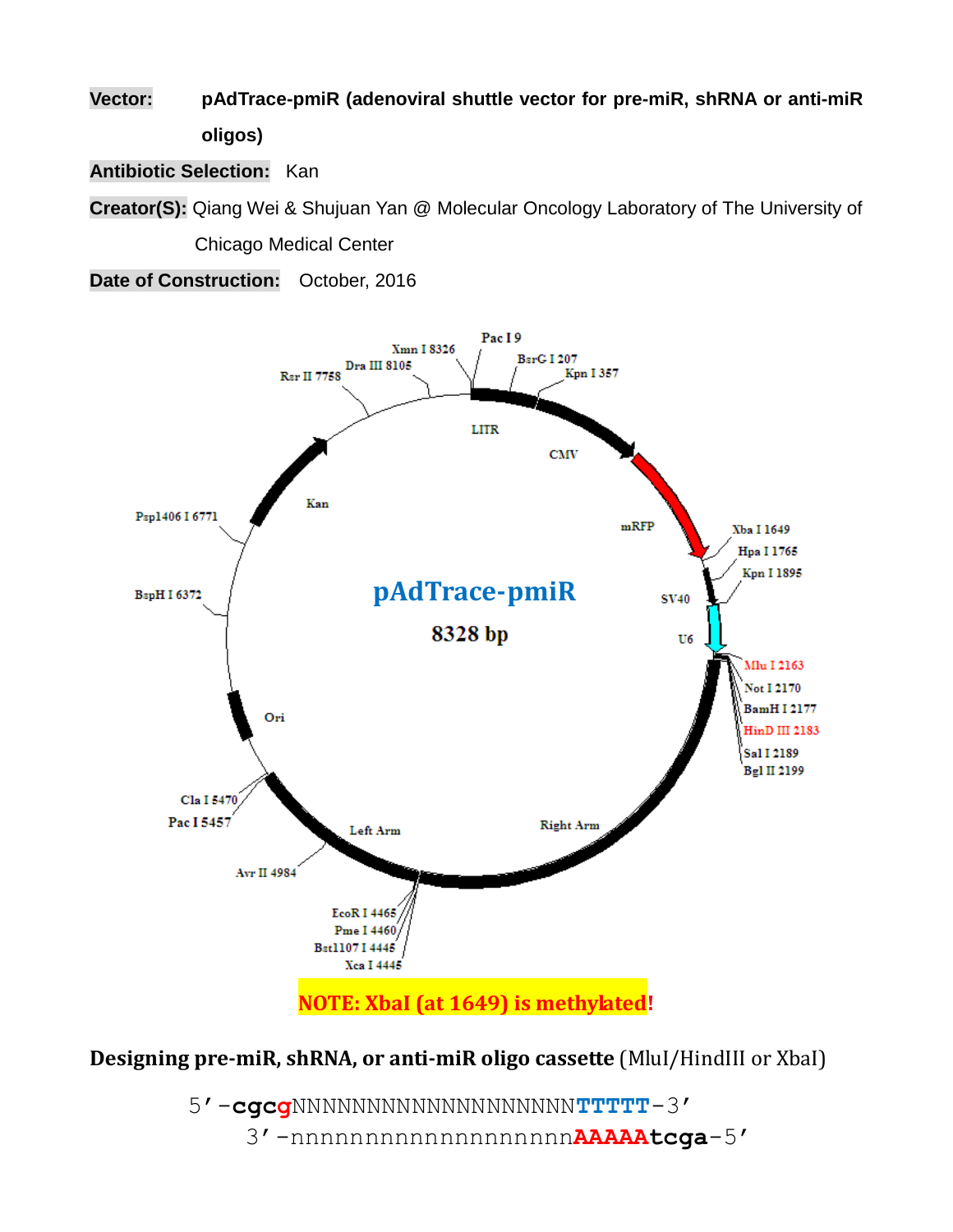## **pAdTrace-pmiR Vector Sequence**

NNNTTAATTAANNNTCCCTTCCAGCTCTCTGCCCCTTTTGGATTGAAGCCAATATGATAATGAGGGGGTGGAGTTTGTGACGTGGCGCGGG GCGTGGGAACGGGGCGGGTGACGTAGTAGTGTGGCGGAAGTGTGATGTTGCAAGTGTGGCGGAACACATGTAAGCGACGGATGTGGCAAAA GTGACGTTTTTGGTGTGCGCCGGTGTACACAGGAAGTGACAATTTTCGCGCGGTTTTAGGCGGATGTTGTAGTAAATTTGGGCGTAACCGA GTAAGATTTGGCCATTTTCGCGGGAAAACTGAATAAGAGGAAGTGAAATCTGAATAATTTTGTGTTACTCATAGCGCGTAANNNggtaccT AGTTATTAATAGTAATCAATTACGGGGTCATTAGTTCATAGCCCATATATGGAGTTCCGCGTTACATAACTTACGGTAAATGGCCCGCCTG GCTGACCGCCCAACGACCCCCGCCCATTGACGTCAATAATGACGTATGTTCCCATAGTAACGCCAATAGGGACTTTCCATTGACGTCAATG GGTGGAGTATTTACGGTAAACTGCCCACTTGGCAGTACATCAAGTGTATCATATGCCAAGTACGCCCCCTATTGACGTCAATGACGGTAAA TGGCCCGCCTGGCATTATGCCCAGTACATGACCTTATGGGACTTTCCTACTTGGCAGTACATCTACGTATTAGTCATCGCTATTACCATGG TGATGCGGTTTTGGCAGTACATCAATGGGCGTGGATAGCGGTTTGACTCACGGGGATTTCCAAGTCTCCACCCCATTGACGTCAATGGGAG TTTGTTTTGGCACCAAAATCAACGGGACTTTCCAAAATGTCGTAACAACTCCGCCCCATTGACGCAAATGGGCGGTAGGCGTGTACGGTGG GAGGTCTATATAAGCAGAGCTGGTTTAGTGAACCGTCAGATCCGCTAGaccATGgcctcctccgaggacgtcatcaaggagttcatgcgct tcaaggtgcgcatggagggctccgtgaacggccacgagttcgagatcgagggcgagggcgagggccgcccctacgagggcacccagaccgc caagctgaaggtgaccaagggcggccccctgcccttcgcctgggacatcctgtcccctcagttccagtacggctccaaggcctacgtgaag caccccgccgacatccccgactacttgaagctgtccttccccgagggcttcaagtgggagcgcgtgatgaacttcgaggacggcggcgtgg tgaccgtgacccaggactcctccctgcaggacggcgagttcatctacaaggtgaagctgcgcggcaccaacttcccctccgacggccccgt aatgcagaagaagaccatgggctgggaggcctccaccgagcggatgtaccccgaggacggcgccctgaagggcgagatcaagatgaggctg aagctgaaggacggcggccactacgacgccgaggtcaagaccacctacatggccaagaagcccgtgcagctgcccggcgcctacaagaccg acatcaagctggacatcacctcccacaacgaggactacaccatcgtggaacagtacgagcgcgccgagggccgccactccaccggcgccAA TCCACCGGATCTAGATAACTGATCATAATCAGCCATACCACATTTGTAGAGGTTTTACTTGCTTTAAAAAACCTCCCACACCTCCCCCTGA ACCTGAAACATAAAATGAATGCAATTGTTGTTGTTAACTTGTTTATTGCAGCTTATAATGGTTACAAATAAAGCAATAGCATCACAAATTT CACAAATAAAGCATTTTTTTCACTGCATTCTAGTTGTGGTTTGTCCAAACTCATCAATGTATCTTAACGCGAAACGGTACCAAGGTCGGGC AGGAAGAGGGCCTATTTCCCATGATTCCTTCATATTTGCATATACGATACAAGGCTGTTAGAGAGATAATTAGAATTAATTTGACTGTAAA CACAAAGATATTAGTACAAAATACGTGACGTAGAAAGTAATAATTTCTTGGGTAGTTTGCAGTTTTAAAATTATGTTTTAAAATGGACTAT CATATGCTTACCGTAACTTGAAAGTATTTCGATTTCTTGGCTTTATATATCTTGTGGAAAGGACGAAAACGCGTGCGGCCGCGGATCCAAG CTTGTCGACTCGAAGATCTGGGCGTGGTTAAGGGTGGGAAAGAATATATAAGGTGGGGGTCTTATGTAGTTTTGTATCTGTTTTGCAGCAG CCGCCGCCGCCATGAGCACCAACTCGTTTGATGGAAGCATTGTGAGCTCATATTTGACAACGCGCATGCCCCCATGGGCCGGGGTGCGTCA GAATGTGATGGGCTCCAGCATTGATGGTCGCCCCGTCCTGCCCGCAAACTCTACTACCTTGACCTACGAGACCGTGTCTGGAACGCCGTTG GAGACTGCAGCCTCCGCCGCCGCTTCAGCCGCTGCAGCCACCGCCCGCGGGATTGTGACTGACTTTGCTTTCCTGAGCCCGCTTGCAAGCA GTGCAGCTTCCCGTTCATCCGCCCGCGATGACAAGTTGACGGCTCTTTTGGCACAATTGGATTCTTTGACCCGGGAACTTAATGTCGTTTC TCAGCAGCTGTTGGATCTGCGCCAGCAGGTTTCTGCCCTGAAGGCTTCCTCCCCTCCCAATGCGGTTTAAAACATAAATAAAAAACCAGAC TCTGTTTGGATTTGGATCAAGCAAGTGTCTTGCTGTCTTTATTTAGGGGTTTTGCGCGCGCGGTAGGCCCGGGACCAGCGGTCTCGGTCGT TGAGGGTCCTGTGTATTTTTTCCAGGACGTGGTAAAGGTGACTCTGGATGTTCAGATACATGGGCATAAGCCCGTCTCTGGGGTGGAGGTA GCACCACTGCAGAGCTTCATGCTGCGGGGTGGTGTTGTAGATGATCCAGTCGTAGCAGGAGCGCTGGGCGTGGTGCCTAAAAATGTCTTTC AGTAGCAAGCTGATTGCCAGGGGCAGGCCCTTGGTGTAAGTGTTTACAAAGCGGTTAAGCTGGGATGGGTGCATACGTGGGGATATGAGAT GCATCTTGGACTGTATTTTTAGGTTGGCTATGTTCCCAGCCATATCCCTCCGGGGATTCATGTTGTGCAGAACCACCAGCACAGTGTATCC GGTGCACTTGGGAAATTTGTCATGTAGCTTAGAAGGAAATGCGTGGAAGAACTTGGAGACGCCCTTGTGACCTCCAAGATTTTCCATGCAT TCGTCCATAATGATGGCAATGGGCCCACGGGCGGCGGCCTGGGCGAAGATATTTCTGGGATCACTAACGTCATAGTTGTGTTCCAGGATGA GATCGTCATAGGCCATTTTTACAAAGCGCGGGCGGAGGGTGCCAGACTGCGGTATAATGGTTCCATCCGGCCCAGGGGCGTAGTTACCCTC ACAGATTTGCATTTCCCACGCTTTGAGTTCAGATGGGGGGATCATGTCTACCTGCGGGGCGATGAAGAAAACGGTTTCCGGGGTAGGGGAG ATCAGCTGGGAAGAAAGCAGGTTCCTGAGCAGCTGCGACTTACCGCAGCCGGTGGGCCCGTAAATCACACCTATTACCGGGTGCAACTGGT AGTTAAGAGAGCTGCAGCTGCCGTCATCCCTGAGCAGGGGGGCCACTTCGTTAAGCATGTCCCTGACTCGCATGTTTTCCCTGACCAAATC CGCCAGAAGGCGCTCGCCGCCCAGCGATAGCAGTTCTTGCAAGGAAGCAAAGTTTTTCAACGGTTTGAGACCGTCCGCCGTAGGCATGCTT TTGAGCGTTTGACCAAGCAGTTCCAGGCGGTCCCACAGCTCGGTCACCTGCTCTACGGCATCTCGATCCAGCATATCTCCTCGTTTCGCGG GTTGGGGCGGCTTTCGCTGTACGGCAGTAGTCGGTGCTCGTCCAGACGGGCCAGGGTCATGTCTTTCCACGGGCGCAGGGTCCTCGTCAGC GTAGTCTGGGTCACGGTGAAGGGGTGCGCTCCGGGCTGCGCGCTGGCCAGGGTGCGCTTGAGGCTGGTCCTGCTGGTGCTGAAGCGCTGCC GGTCTTCGCCCTGCGCGTCGGCCAGGTAGCATTTGACCATGGTGTCATAGTCCAGCCCCTCCGCGGCGTGGCCCTTGGCGCGCAGCTTGCC CTTGGAGGAGGCGCCGCACGAGGGGCAGTGCAGACTTTTGAGGGCGTAGAGCTTGGGCGCGAGAAATACCGATTCCGGGGAGTAGGCATCC GCGCCGCAGGCCCCGCAGACGGTCTCGCATTCCACGAGCCAGGTGAGCTCTGGCCGTTCGGGGTCAAAAACCAGGTTTCCCCCATGCTTTT TGATGCGTTTCTTACCTCTGGTTTCCATGAGCCGGTGTCCACGCTCGGTGACGAAAAGGCTGTCCGTGTCCCCGTATACAGACTNNNGTTT AAACGAATTCNNNTATAAAATGCAAGGTGCTGCTCAAAAAATCAGGCAAAGCCTCGCGCAAAAAAGAAAGCACATCGTAGTCATGCTCATG CAGATAAAGGCAGGTAAGCTCCGGAACCACCACAGAAAAAGACACCATTTTTCTCTCAAACATGTCTGCGGGTTTCTGCATAAACACAAAA TAAAATAACAAAAAAACATTTAAACATTAGAAGCCTGTCTTACAACAGGAAAAACAACCCTTATAAGCATAAGACGGACTACGGCCATGCC GGCGTGACCGTAAAAAAACTGGTCACCGTGATTAAAAAGCACCACCGACAGCTCCTCGGTCATGTCCGGAGTCATAATGTAAGACTCGGTA AACACATCAGGTTGATTCATCGGTCAGTGCTAAAAAGCGACCGAAATAGCCCGGGGGAATACATACCCGCAGGCGTAGAGACAACATTACA GCCCCCATAGGAGGTATAACAAAATTAATAGGAGAGAAAAACACATAAACACCTGAAAAACCCTCCTGCCTAGGCAAAATAGCACCCTCCC GCTCCAGAACAACATACAGCGCTTCACAGCGGCAGCCTAACAGTCAGCCTTACCAGTAAAAAAGAAAACCTATTAAAAAAACACCACTCGA CACGGCACCAGCTCAATCAGTCACAGTGTAAAAAAGGGCCAAGTGCAGAGCGAGTATATATAGGACTAAAAAATGACGTAACGGTTAAAGT CCACAAAAAACACCCAGAAAACCGCACGCGAACCTACGCCCAGAAACGAAAGCCAAAAAACCCACAACTTCCTCAAATCGTCACTTCCGTT TTCCCACGTTACGTAACTTCCCATTTTAAGAAAACTACAATTCCCAACACATACAAGTTACTCCGCCCTAAAACCTACGTCACCCGCCCCG TTCCCACGCCCCGCGCCACGTCACAAACTCCACCCCCTCATTATCATATTGGCTTCAATCCAAAATAAGGTATATTATTGATGATNNNTTA ATTAAGgatcGATCCNNNCGGTGTGAAATACCGCACAGATGCGTAAGGAGAAAATACCGCATCAGGCGCTCTTCCGCTTCCTCGCTCACTG ACTCGCTGCGCTCGGTCGTTCGGCTGCGGCGAGCGGTATCAGCTCACTCAAAGGCGGTAATACGGTTATCCACAGAATCAGGGGATAACGC AGGAAAGAACATGTGAGCAAAAGGCCAGCAAAAGGCCAGGAACCGTAAAAAGGCCGCGTTGCTGGCGTTTTTCCATAGGCTCCGCCCCCCT GACGAGCATCACAAAAATCGACGCTCAAGTCAGAGGTGGCGAAACCCGACAGGACTATAAAGATACCAGGCGTTTCCCCCTGGAAGCTCCC TCGTGCGCTCTCCTGTTCCGACCCTGCCGCTTACCGGATACCTGTCCGCCTTTCTCCCTTCGGGAAGCGTGGCGCTTTCTCATAGCTCACG CTGTAGGTATCTCAGTTCGGTGTAGGTCGTTCGCTCCAAGCTGGGCTGTGTGCACGAACCCCCCGTTCAGCCCGACCGCTGCGCCTTATCC GGTAACTATCGTCTTGAGTCCAACCCGGTAAGACACGACTTATCGCCACTGGCAGCAGCCACTGGTAACAGGATTAGCAGAGCGAGGTATG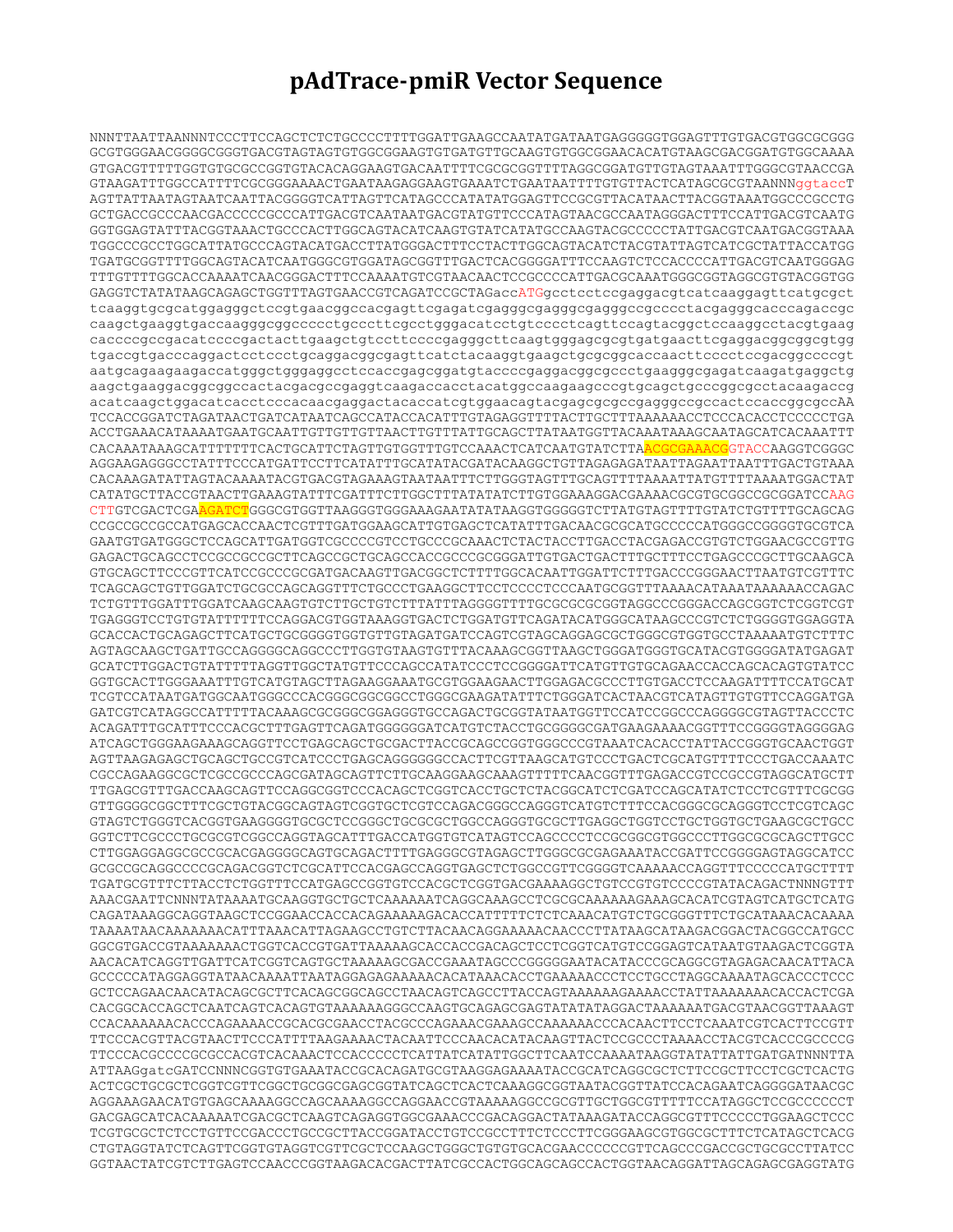TAGGCGGTGCTACAGAGTTCTTGAAGTGGTGGCCTAACTACGGCTACACTAGAAGGACAGTATTTGGTATCTGCGCTCTGCTGAAGCCAGT TACCTTCGGAAAAAGAGTTGGTAGCTCTTGATCCGGCAAACAAACCACCGCTGGTAGCGGTGGTTTTTTTGTTTGCAAGCAGCAGATTACG CGCAGAAAAAAAGGATCTCAAGAAGATCCTTTGATCTTTTCTACGGGGTCTGACGCTCAGTGGAACGAAAACTCACGTTAAGGGATTTTGG TCATGAGATTATCAAAAAGGATCTTCACCTAGATCCTTTTAAATTAAAAATGAAGTTTTAAATCAATCTAAAGTATATATGAGTAAACTTG GTCTGACAGTTACCAATGCTTAATCAGTGAGGCACCTATCTCAGCGATCTGTCTATTTCGTTCATCCATAGTTGCCTGACTCCCCGTCGTG TAGATAACTACGATACGGGAGGGCTTACCATCTGGCCCCAGTGCTGCAATGATACCGCGAGACCCACGCTCACCGGCTCCAGATTTATCAG CAATAAACCAGCCAGCCGGAAGGGCCGAGCGCAGAAGTGGTCCTGCAACTTTATCCGCCTCCATCCAGTCTATTAATTGTTGCCGGGAAGC TAGAGTAAGTAGTTCGCCAGTTAATAGTTTGCGCAACGTTGTTGNNNNNNAAAAAGGATCTTCACCTAGATCCTTTTCACGTAGAAAGCCA GTCCGCAGAAACGGTGCTGACCCCGGATGAATGTCAGCTACTGGGCTATCTGGACAAGGGAAAACGCAAGCGCAAAGAGAAAGCAGGTAGC TTGCAGTGGGCTTACATGGCGATAGCTAGACTGGGCGGTTTTATGGACAGCAAGCGAACCGGAATTGCCAGCTGGGGCGCCCTCTGGTAAG GTTGGGAAGCCCTGCAAAGTAAACTGGATGGCTTTCTCGCCGCCAAGGATCTGATGGCGCAGGGGATCAAGCTCTGATCAAGAGACAGGAT GAGGATCGTTTCGCATGATTGAACAAGATGGATTGCACGCAGGTTCTCCGGCCGCTTGGGTGGAGAGGCTATTCGGCTATGACTGGGCACA ACAGACAATCGGCTGCTCTGATGCCGCCGTGTTCCGGCTGTCAGCGCAGGGGCGCCCGGTTCTTTTTGTCAAGACCGACCTGTCCGGTGCC CTGAATGAACTGCAAGACGAGGCAGCGCGGCTATCGTGGCTGGCCACGACGGGCGTTCCTTGCGCAGCTGTGCTCGACGTTGTCACTGAAG CGGGAAGGGACTGGCTGCTATTGGGCGAAGTGCCGGGGCAGGATCTCCTGTCATCTCACCTTGCTCCTGCCGAGAAAGTATCCATCATGGC TGATGCAATGCGGCGGCTGCATACGCTTGATCCGGCTACCTGCCCATTCGACCACCAAGCGAAACATCGCATCGAGCGAGCACGTACTCGG ATGGAAGCCGGTCTTGTCGATCAGGATGATCTGGACGAAGAGCATCAGGGGCTCGCGCCAGCCGAACTGTTCGCCAGGCTCAAGGCGAGCA TGCCCGACGGCGAGGATCTCGTCGTGACCCATGGCGATGCCTGCTTGCCGAATATCATGGTGGAAAATGGCCGCTTTTCTGGATTCATCGA CTGTGGCCGGCTGGGTGTGGCGGACCGCTATCAGGACATAGCGTTGGCTACCCGTGATATTGCTGAAGAGCTTGGCGGCGAATGGGCTGAC CGCTTCCTCGTGCTTTACGGTATCGCCGCTCCCGATTCGCAGCGCATCGCCTTCTATCGCCTTCTTGACGAGTTCTTCTGAATTTTGTTAA AATTTTTGTTAAATCAGCTCATTTTTTAACCAATAGGCCGAAATCGGCAACATCCCTTATAAATCAAAAGAATAGACCGCGATAGGGTTGA GTGTTGTTCCAGTTTGGAACAAGAGTCCACTATTAAAGAACGTGGACTCCAACGTCAAAGGGCGAAAAACCGTCTATCAGGGCGATGGCCC ACTACGTGAACCATCACCCAAATCAAGTTTTTTGCGGTCGAGGTGCCGTAAAGCTCTAAATCGGAACCCTAAAGGGAGCCCCCGATTTAGA GCTTGACGGGGAAAGCCGGCGAACGTGGCGAGAAAGGAAGGGAAGAAAGCGAAAGGAGCGGGCGCTAGGGCGCTGGCAAGTGTAGCGGTCA CGCTGCGCGTAACCACCACACCCGCGCGCTTAATGCGCCGNNNNNNN

## Unique enzymes in pAdTrace-pmiR: BsrG I T`GTAC, A 207 Xba I T`CTAG, A 1649 Hpa I GTT|AAC 1765 Mlu I A`CGCG, T 2163 Not I GC`GGCC, GC 2170 BamH I G`GATC, C 2177 HinD III A`AGCT,T 2183 Sal I G`TCGA, C 2189 Bgl II A`GATC.T 2199 Bst1107 I GTA|TAC 4445 Xca I GTA|TAC 4445 Pme I CTTT|AAAC 4460 ECOR I G`AATT, C 4465 Avr II C`CTAG,G 4984 Cla I AT`CG, AT 5470 BspH I T`CATG, A 6372 Psp1406 I AA`CG, TT 6771 Rsr II CG`GWC, CG 7758 Dra III CAC,NNN`GTG 8105 Xmn I GAANN|NNTTC 8326 3749 3807 3850 3911 7242

|         |        | The following enzymes do not cut in pAdTrace-pmiR: |         |        |
|---------|--------|----------------------------------------------------|---------|--------|
| Afl II  | Age I  | Asc I                                              | Blp I   | BsiC I |
| BsiW I  | BstB I | Bsu36 I                                            | Eco72 I | EcoN I |
| EcoR V  | Esp I  | Fse I                                              | Nhe I   | Nru I  |
| PaeR7 I | Pml I  | Pvu I                                              | Sca I   | Sfi I  |
| Spe I   | Spl I  | Srf I                                              | Ssp I   | Xho I  |

Number of enzymes = 20

| pAdTrace-pmiR: sites sorted by name: |            |      |      |      |
|--------------------------------------|------------|------|------|------|
| Aat II                               | $(5)$ 489  | 542  | 625  | 811  |
|                                      | 982        |      |      |      |
| Acc I                                | $(3)$ 2190 | 3506 | 4444 |      |
| Acc65 I                              | $(2)$ 359  | 1897 |      |      |
| Aci I                                | (111) 88   | 106  | 126  | 151  |
|                                      | 233        | 243  | 294  | 422  |
|                                      | 450        | 462  | 476  | 643  |
|                                      | 734        | 767  | 871  | 892  |
|                                      | 953        | 1067 | 1090 | 1114 |
|                                      | 1189       | 1267 | 1336 | 1406 |
|                                      | 1471       | 1619 | 2169 | 2173 |
|                                      | 2175       | 2277 | 2280 | 2283 |
|                                      | 2409       | 2472 | 2475 | 2478 |
|                                      | 2487       | 2499 | 2503 | 2505 |
|                                      | 2537       | 2568 | 2572 | 2702 |
|                                      | 2791       | 2809 | 2937 | 3055 |
|                                      | 3308       | 3311 | 3396 | 3400 |
|                                      | 3417       | 3513 | 3593 | 3732 |

|         |     | 3921       | 4157 | 4159 | 4201 |
|---------|-----|------------|------|------|------|
|         |     | 4277       | 4282 | 4291 | 4619 |
|         |     | 4891       | 5005 | 5035 | 5210 |
|         |     | 5342       | 5363 | 5381 | 5492 |
|         |     | 5518       | 5535 | 5578 | 5585 |
|         |     | 5606       | 5697 | 5725 | 5852 |
|         |     | 5871       | 5992 | 6102 | 6237 |
|         |     | 6246       | 6608 | 6699 | 6829 |
|         |     | 6952       | 7048 | 7151 | 7214 |
|         |     | 7308       | 7372 | 7473 | 7476 |
|         |     | 7716       | 7756 | 7761 | 7811 |
|         |     | 7827       | 7853 | 7995 | 8134 |
|         |     | 8249       | 8276 | 8304 |      |
| Afl III | (4) | 158        | 2163 | 4611 | 5652 |
| Aha II  |     | $(13)$ 486 | 539  | 622  | 808  |
|         |     | 979        | 1426 | 1483 | 1534 |
|         |     | 1633       | 3245 | 4198 | 6994 |
|         |     | 7242       |      |      |      |
| Ahd I   | (3) | 1142       | 2809 | 6545 |      |
| Alu I   |     | $(44)$ 25  | 930  | 1097 | 1214 |
|         |     | 1331       | 1460 | 1526 | 1556 |
|         |     | 1781       | 2185 | 2322 | 2555 |
|         |     | 2647       | 2927 | 3013 | 3063 |
|         |     | 3213       | 3555 | 3582 | 3652 |
|         |     | 3658       | 3861 | 4181 | 4238 |
|         |     | 4325       | 4569 | 4784 | 5108 |
|         |     | 5594       | 5820 | 5910 | 5956 |
|         |     | 6213       | 6734 | 6863 | 6916 |
|         |     | 6942       | 6988 | 7079 | 7348 |
|         |     | 7806       | 7935 | 8153 | 8192 |
| Alw I   |     | $(25)$ 945 | 1653 | 2173 | 2184 |
|         |     | 2660       | 2752 | 2951 | 3342 |
|         |     | 3505       | 3883 | 5467 | 5474 |
|         |     | 6214       | 6300 | 6300 | 6397 |
|         |     | 6398       | 6798 | 6799 | 7062 |
|         |     | 7079       | 7109 | 7420 | 7487 |
|         |     | 7666       |      |      |      |
| AlwN I  | (6) | 2489       | 2647 | 2732 | 4453 |
|         |     | 6068       | 6866 |      |      |
| Apa I   | (2) | 3302       | 3608 |      |      |
| ApaL I  | (2) | 3188       | 5966 |      |      |
| Apo I   | (6) | 257        | 1816 | 3199 | 4465 |
|         |     | 7907       | 7918 |      |      |
| Ase I   | (6) | 5          | 371  | 1988 | 4940 |
|         |     | 5459       | 6717 |      |      |
| Asp718  | (2) | 359        | 1897 |      |      |
| Ava I   |     | $(5)$ 1224 | 1416 | 2619 | 2799 |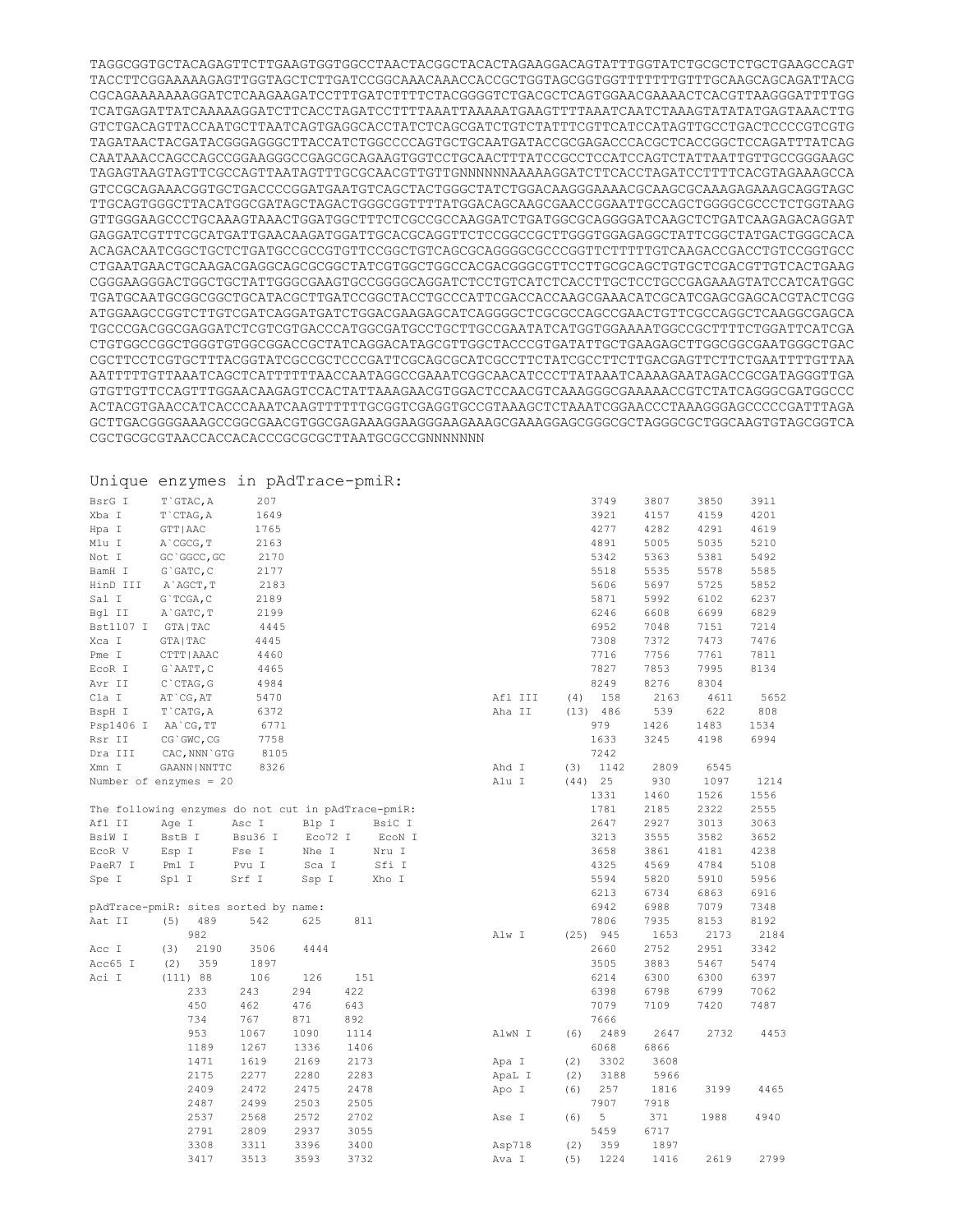|          |     | 4874        |      |      |      |           |         | 3580       | 3583 | 3596 | 3653 |
|----------|-----|-------------|------|------|------|-----------|---------|------------|------|------|------|
| Ava II   | (7) | 2803        | 2827 | 3852 | 3993 |           |         | 3656       | 3659 | 3749 | 3922 |
|          |     | 4071        | 6683 | 7758 |      |           |         | 4041       | 4092 | 4160 | 4179 |
|          |     |             |      |      |      |           |         |            |      |      |      |
| Avr II   | (1) | 4984        |      |      |      |           |         | 4201       | 4282 | 4490 | 5036 |
| BamH I   | (1) | 2177        |      |      |      |           |         | 5039       | 5558 | 5576 | 5579 |
| Ban I    |     | (17) 359    | 829  | 1080 | 1338 |           |         | 5697       | 5852 | 5995 | 6060 |
|          |     | 1425        | 1533 | 1632 | 1897 |           |         | 6063       | 6269 | 6597 | 7048 |
|          |     | 2985        | 3406 | 4197 | 5101 |           |         | 7151       | 7203 | 7214 | 7304 |
|          |     | 6493        | 6993 | 7241 | 7276 |           |         | 7309       |      |      | 7474 |
|          |     |             |      |      |      |           |         |            | 7346 | 7387 |      |
|          |     | 8142        |      |      |      |           |         | 7477       | 7480 | 7716 | 7812 |
| Ban II   |     | $(9)$ 1023  | 2324 | 2381 | 2537 |           |         | 7853       | 7867 | 8285 |      |
|          |     | 3302        | 3608 | 4327 | 7607 | Bsp120 I  | (2)     | 3298       | 3604 |      |      |
|          |     | 8180        |      |      |      | Bsp1286 I | (2)     | 2294       | 7545 |      |      |
| Bbe I    | (6) | 1429        | 1537 | 1636 | 4201 | BspH I    | (1)     | 6372       |      |      |      |
|          |     |             |      |      |      |           |         |            |      |      |      |
|          |     | 6997        | 7245 |      |      | BspM I    | (8)     | 2656       | 3518 | 3558 | 3878 |
| Bbs I    | (2) | 1383        | 4091 |      |      |           |         | 4552       | 6900 | 7129 | 7510 |
| Bbv I    |     | $(19)$ 1535 | 1790 | 2282 | 2285 | BspM II   | (2)     | 4571       | 4798 |      |      |
|          |     | 2477        | 2504 | 2564 | 2656 | Bsr I     | (19)    | 660        | 1158 | 2960 | 3640 |
|          |     | 3591        | 3607 | 3667 | 4190 |           |         | 4755       | 5060 | 6059 | 6072 |
|          |     |             |      |      |      |           |         |            |      |      |      |
|          |     | 5050        | 6071 | 6074 | 6280 |           |         | 6186       | 6592 | 6710 | 6753 |
|          |     | 7315        | 7357 | 7878 |      |           |         | 6825       | 6870 | 6951 | 7035 |
| Bbv II   | (2) | 1382        | 4092 |      |      |           |         | 7185       | 7386 | 8019 |      |
| Bcl I    | (2) | 1659        | 7083 |      |      | BsrB I    | (5)     | 1406       | 5007 | 5585 | 7855 |
| Bcn I    |     | $(18)$ 1532 | 2357 | 2621 | 2622 |           |         | 8249       |      |      |      |
|          |     | 2801        | 2802 | 3147 | 3539 | BsrD I    | (3)     | 3300       | 6606 | 7475 |      |
|          |     |             |      |      |      |           |         |            |      |      |      |
|          |     | 3629        | 4038 | 4264 | 4876 | BsrG I    | (1)     | 207        |      |      |      |
|          |     | 4877        | 6033 | 6729 | 6850 | BssH II   | (6)     | 1607       | 2785 | 2787 | 4043 |
|          |     | 7247        | 7407 |      |      |           |         | 4174       | 8306 |      |      |
| Bfa I    |     | (11) 364    | 956  | 1650 | 1851 | BssS I    | (5)     | 1035       | 4204 | 4311 | 5825 |
|          |     | 4985        | 6147 | 6400 | 6735 |           |         | 7834       |      |      |      |
|          |     |             |      |      |      |           |         |            |      |      |      |
|          |     | 6801        | 6943 | 8256 |      | Bst1107 I | (1)     | 4445       |      |      |      |
| Bgl I    | (7) | 454         | 576  | 647  | 2681 | BstE II   | (4)     | 1103       | 1274 | 3865 | 4754 |
|          |     | 4732        | 6665 | 8325 |      | BstN I    |         | $(19)$ 454 | 647  | 1133 | 1287 |
| Bgl II   | (1) | 2199        |      |      |      |           |         | 2845       | 3022 | 3316 | 3361 |
| Bpm I    | (3) | 2365        | 4993 | 6615 |      |           |         | 3441       | 3847 | 3966 | 4053 |
|          | (5) | 2429        | 2817 | 3793 | 4305 |           |         | 4119       | 4318 | 4350 | 5680 |
| Bsa I    |     |             |      |      |      |           |         |            |      |      |      |
|          |     | 6606        |      |      |      |           |         | 5801       | 5814 | 7629 |      |
| BsaA I   | (8) | 704         | 1178 | 2027 | 3080 | BstU I    | (38) 88 |            | 231  | 233  | 294  |
|          |     | 5291        | 6815 | 7546 | 8105 |           |         | 350        | 424  | 1246 | 1336 |
| BsaB I   | (3) | 1664        | 2744 | 7101 |      |           |         | 1609       | 1890 | 2165 | 2175 |
| BsaH I   |     | (13) 486    | 539  | 622  | 808  |           |         | 2338       | 2505 | 2574 | 2787 |
|          |     |             |      |      |      |           |         |            |      |      |      |
|          |     | 979         | 1426 | 1483 | 1534 |           |         | 2789       | 2791 | 3396 | 3911 |
|          |     | 1633        | 3245 | 4198 | 6994 |           |         | 4045       | 4111 | 4159 | 4176 |
|          |     | 7242        |      |      |      |           |         | 4246       | 4279 | 4516 | 5216 |
| BsaJ I   |     | $(44)$ 724  | 961  | 973  | 1108 |           |         | 5383       | 5699 | 6280 | 6610 |
|          |     | 1132        | 1168 | 1225 | 1285 |           |         | 7308       | 7609 | 7997 | 8289 |
|          |     |             |      |      |      |           |         |            |      |      |      |
|          |     | 1381        | 1417 | 1486 | 1612 |           |         | 8306       | 8308 |      |      |
|          |     | 1901        | 2173 | 2348 | 2355 | BstX I    | (2)     | 1505       | 3289 |      |      |
|          |     | 2503        | 2619 | 2799 | 3021 | BstY I    |         | $(14)$ 949 | 1646 | 2177 | 2199 |
|          |     | 3033        | 3145 | 3302 | 3315 |           |         | 2653       | 6293 | 6304 | 6390 |
|          |     | 3439        | 3440 | 3537 | 3965 |           |         | 6402       | 6791 | 6803 | 7055 |
|          |     | 3981        | 4052 | 4133 | 4157 |           |         | 7413       | 7659 |      |      |
|          |     |             |      |      |      |           |         |            |      |      |      |
|          |     | 4169        | 4187 | 4262 | 4787 | Cac8 I    |         | $(50)$ 450 | 643  | 1609 | 2167 |
|          |     | 4874        | 4875 | 4984 | 5812 |           |         | 2342       | 2409 | 2503 | 2537 |
|          |     | 6847        | 7051 | 7405 | 7674 |           |         | 2541       | 2545 | 2572 | 2663 |
| BsaW I   |     | $(8)$ 1643  | 3184 | 4571 | 4798 |           |         | 2787       | 2789 | 3011 | 3029 |
|          |     | 5858        | 6005 | 6975 | 7273 |           |         | 3398       | 3746 | 3818 | 4045 |
| BseR I   | (5) | 959         | 1283 | 3891 | 4207 |           |         | 4049       | 4176 | 4183 | 4286 |
|          |     | 4776        |      |      |      |           |         | 4733       | 4895 | 5214 | 5583 |
|          |     |             |      |      |      |           |         |            |      |      |      |
| Bsq I    | (5) | 1542        | 2571 | 3181 | 4236 |           |         | 5669       | 5706 | 6266 | 6657 |
|          |     | 5161        |      |      |      |           |         | 6894       | 6918 | 6969 | 6986 |
| BsiE I   |     | $(7)$ 2173  | 2819 | 4865 | 5568 |           |         | 7136       | 7322 | 7541 | 7607 |
|          |     | 5992        | 7151 | 8138 |      |           |         | 7613       | 7641 | 7645 | 7686 |
| BsiHKA I |     | $(8)$ 2294  | 2324 | 3192 | 3952 |           |         | 7690       | 7744 | 8208 | 8251 |
|          |     | 4327        | 5970 |      |      |           |         |            | 8308 |      |      |
|          |     |             |      | 7355 | 7545 |           |         | 8265       |      |      |      |
| Bsm I    | (4) | 1753        | 1846 | 3274 | 4305 | Cfr10 I   |         | $(10)$ 202 | 1629 | 3598 | 4094 |
| BsmA I   |     | (11) 797    | 2430 | 2454 | 2816 |           |         | 4400       | 4731 | 6625 | 7561 |
|          |     | 2900        | 3237 | 3794 | 4304 |           |         | 7742       | 8206 |      |      |
|          |     | 4897        | 6607 | 7085 |      | Cla I     | (1)     | 5470       |      |      |      |
| BsmB I   | (2) | 2901        | 3236 |      |      | Csp6 I    |         | $(15)$ 208 | 360  | 582  | 607  |
|          |     |             |      |      |      |           |         |            |      |      |      |
| BsmF I   |     | $(10)$ 539  | 690  | 858  | 1130 |           |         | 662        | 695  | 746  | 903  |
|          |     | 1149        | 2816 | 3685 | 3838 |           |         | 1160       | 1412 | 1601 | 1898 |
|          |     | 4422        | 7393 |      |      |           |         | 2017       | 3933 | 7547 |      |
| BsoF I   |     | (71) 1067   | 1115 | 1268 | 1332 | Dde I     |         | $(9)$ 1150 | 2531 | 2640 | 3214 |
|          |     | 1337        | 1472 | 1524 | 1527 |           |         | 3575       | 3671 | 5927 | 6336 |
|          |     | 1619        | 1779 | 2170 | 2173 |           |         | 6502       |      |      |      |
|          |     |             |      |      |      |           |         |            |      |      |      |
|          |     | 2271        | 2274 | 2277 | 2280 | Dpn I     |         | (35) 951   | 1047 | 1443 | 1648 |
|          |     | 2283        | 2466 | 2475 | 2478 |           |         | 1661       | 2179 | 2201 | 2655 |
|          |     | 2487        | 2490 | 2493 | 2553 |           |         | 2747       | 2957 | 3337 | 3370 |
|          |     | 2645        | 2935 | 3309 | 3312 |           |         | 3500       | 3551 | 3889 | 5469 |
|          |     |             |      |      |      |           |         |            |      |      |      |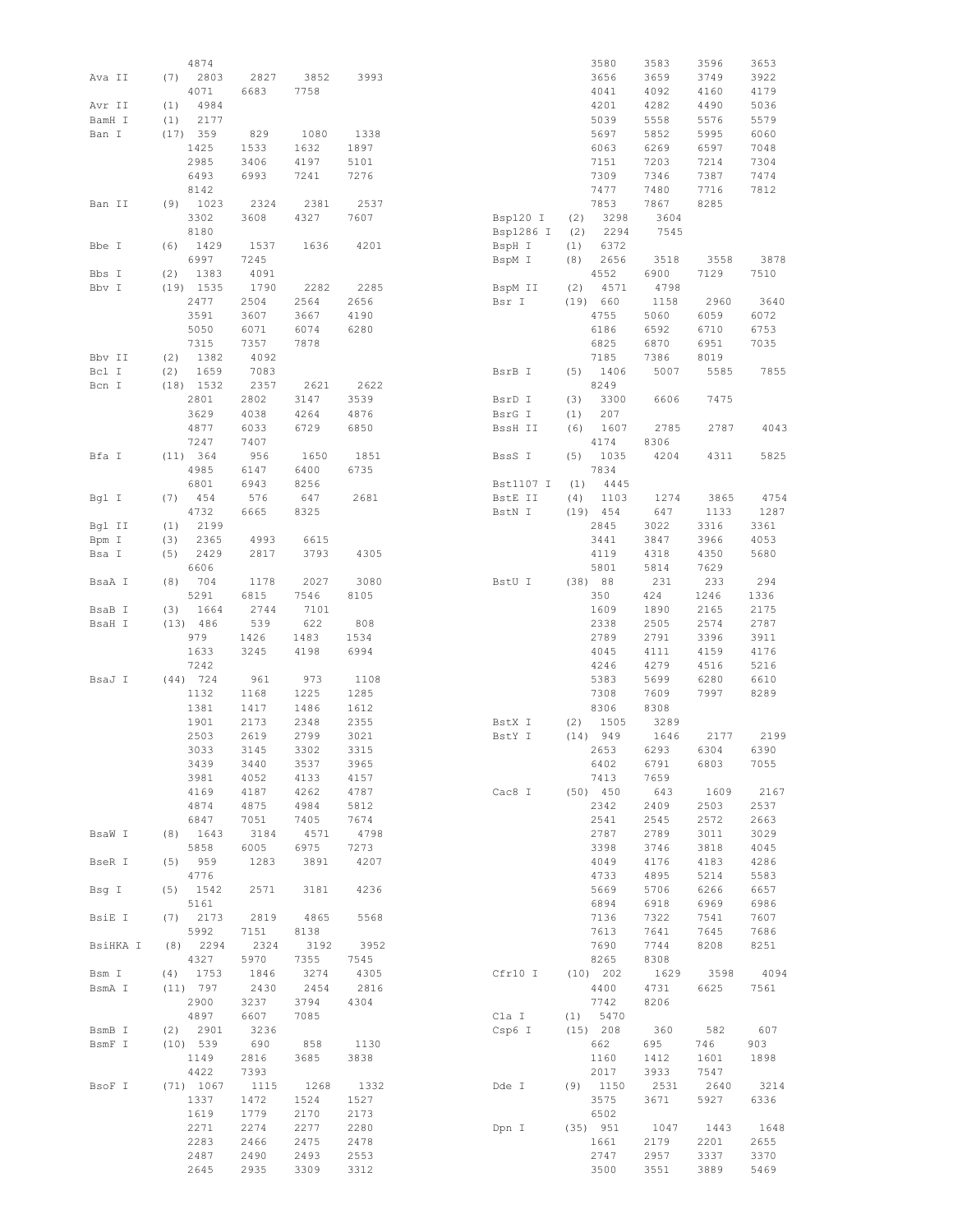|           | 5473        | 6220 | 6295 | 6306 |          | 1618        | 1922 | 2172 | 2354 |
|-----------|-------------|------|------|------|----------|-------------|------|------|------|
|           | 6314        | 6392 | 6404 | 6509 |          | 2798        | 3031 | 3300 | 3314 |
|           | 6793        | 6805 | 7057 | 7074 |          | 3380        | 3438 | 3606 | 3683 |
|           |             |      |      |      |          |             |      |      |      |
|           | 7085        | 7104 | 7415 | 7493 |          | 3964        | 4051 | 4117 | 4167 |
|           | 7574        | 7583 | 7661 |      |          | 4288        | 4331 | 4726 | 5135 |
| DpnII     | (35) 949    | 1045 | 1441 | 1646 |          | 5667        | 5678 | 5696 | 6130 |
|           | 1659        | 2177 | 2199 | 2653 |          | 6588        | 6668 | 7150 | 7324 |
|           | 2745        | 2955 | 3335 | 3368 |          | 7715        | 7742 | 7955 | 8097 |
|           |             |      |      |      |          |             |      |      |      |
|           | 3498        | 3549 | 3887 | 5467 | Hqa I    | 889<br>(7)  | 1490 | 2352 | 3252 |
|           | 5471        | 6218 | 6293 | 6304 |          | 4101        | 5762 | 6340 |      |
|           | 6312        | 6390 | 6402 | 6507 | HqiA I   | 2294<br>(8) | 2324 | 3192 | 3952 |
|           | 6791        | 6803 | 7055 | 7072 |          | 4327        | 5970 | 7355 | 7545 |
|           | 7083        | 7102 | 7413 | 7491 | HqiE II  | 3590<br>(2) | 6231 |      |      |
|           |             |      |      |      |          |             |      |      |      |
|           | 7572        | 7581 | 7659 |      | Hha I    | (60)<br>88  | 202  | 233  | 350  |
| Dra I     | 1704<br>(8) | 2069 | 2082 | 2708 |          | 1000        | 1012 | 1246 | 1336 |
|           | 4460        | 4663 | 6411 | 6430 |          | 1428        | 1536 | 1609 | 1611 |
| Dra III   | 8105<br>(1) |      |      |      |          | 1635        | 2340 | 2661 | 2787 |
| Drd I     | 1488<br>(5) | 4137 | 5760 | 7269 |          | 2789        | 2791 | 2976 | 3396 |
|           |             |      |      |      |          |             |      |      |      |
|           | 8060        |      |      |      |          | 3744        | 3989 | 4033 | 4045 |
| Dsa I     | $(11)$ 724  | 961  | 1381 | 2173 |          | 4047        | 4061 | 4091 | 4111 |
|           | 2348        | 2503 | 3302 | 3981 |          | 4176        | 4178 | 4200 | 4246 |
|           | 4133        | 4157 | 7674 |      |          | 4281        | 4518 | 5027 | 5385 |
| Eae I     | (13) 283    | 1031 | 1472 | 1507 |          | 5529        | 5562 | 5832 | 5899 |
|           |             |      |      |      |          |             |      |      |      |
|           | 2170        | 4049 | 4115 | 4329 |          | 5999        | 6173 | 6282 | 6675 |
|           | 4724        | 7148 | 7322 | 7713 |          | 6768        | 6898 | 6996 | 7067 |
|           | 7740        |      |      |      |          | 7236        | 7244 | 7308 | 7345 |
| Eag I     | 2170<br>(2) | 7148 |      |      |          | 7611        | 7871 | 8255 | 8263 |
| Ear I     | (4)<br>1910 | 5536 | 7586 | 7796 |          | 8289        | 8308 | 8310 | 8319 |
|           |             |      |      |      |          |             |      |      |      |
| Eco47 III | 2975<br>(3) | 4090 | 5026 |      | HinC II  | 1765<br>(3) | 2191 | 2586 |      |
| Eco57 I   | $(10)$ 1118 | 1451 | 1475 | 1481 | Hind II  | (3)<br>1765 | 2191 | 2586 |      |
|           | 2467        | 2698 | 4104 | 6199 | HinD III | (1)<br>2183 |      |      |      |
|           | 7387        | 7819 |      |      | Hinf I   | $(21)$ 774  | 1290 | 1935 | 2192 |
| Eco0109 I | (5)<br>1920 | 2827 | 3030 | 3993 |          | 2609        | 2729 | 2862 | 3150 |
|           |             |      |      |      |          |             |      |      |      |
|           | 4287        |      |      |      |          | 3706        | 4258 | 4802 | 4816 |
| EcoR I    | 4465<br>(1) |      |      |      |          | 4838        | 5552 | 5627 | 6023 |
| ECOR II   | $(19)$ 452  | 645  | 1131 | 1285 |          | 6540        | 7727 | 7861 | 8032 |
|           | 2843        | 3020 | 3314 | 3359 |          | 8054        |      |      |      |
|           |             |      |      |      |          |             |      |      |      |
|           | 3439        | 3845 | 3964 | 4051 | HinI I   | (13) 486    | 539  | 622  | 808  |
|           | 4117        | 4316 | 4348 | 5678 |          | 979         | 1426 | 1483 | 1534 |
|           | 5799        | 5812 | 7627 |      |          | 1633        | 3245 | 4198 | 6994 |
| Ehe I     | 1427<br>(6) | 1535 | 1634 | 4199 |          | 7242        |      |      |      |
|           | 6995        | 7243 |      |      | HinP I   | (60) 86     | 200  | 231  | 348  |
|           |             |      |      |      |          | 998         |      |      |      |
| Fnu4H I   | (71) 1067   | 1115 | 1268 | 1332 |          |             | 1010 | 1244 | 1334 |
|           | 1337        | 1472 | 1524 | 1527 |          | 1426        | 1534 | 1607 | 1609 |
|           | 1619        | 1779 | 2170 | 2173 |          | 1633        | 2338 | 2659 | 2785 |
|           | 2271        | 2274 | 2277 | 2280 |          | 2787        | 2789 | 2974 | 3394 |
|           | 2283        | 2466 | 2475 | 2478 |          | 3742        | 3987 | 4031 | 4043 |
|           | 2487        | 2490 | 2493 | 2553 |          | 4045        | 4059 | 4089 | 4109 |
|           |             |      |      |      |          |             |      |      |      |
|           | 2645        | 2935 | 3309 | 3312 |          | 4174        | 4176 | 4198 | 4244 |
|           | 3580        | 3583 | 3596 | 3653 |          | 4279        | 4516 | 5025 | 5383 |
|           | 3656        | 3659 | 3749 | 3922 |          | 5527        | 5560 | 5830 | 5897 |
|           | 4041        | 4092 | 4160 | 4179 |          | 5997        | 6171 | 6280 | 6673 |
|           | 4201        | 4282 | 4490 | 5036 |          | 6766        | 6896 | 6994 | 7065 |
|           |             |      |      |      |          |             |      |      |      |
|           | 5039        | 5558 | 5576 | 5579 |          | 7234        | 7242 | 7306 | 7343 |
|           | 5697        | 5852 | 5995 | 6060 |          | 7609        | 7869 | 8253 | 8261 |
|           | 6063        | 6269 | 6597 | 7048 |          | 8287        | 8306 | 8308 | 8317 |
|           | 7151        | 7203 | 7214 | 7304 | Hpa I    | 1765<br>(1) |      |      |      |
|           | 7309        | 7346 | 7387 | 7474 | Hpa II   | $(39)$ 203  | 1531 | 1630 | 1644 |
|           | 7477        | 7480 | 7716 | 7812 |          | 2355        | 2620 | 2800 | 3145 |
|           |             |      |      |      |          |             |      |      |      |
|           | 7853        | 7867 | 8285 |      |          | 3185        | 3435 | 3537 | 3599 |
| Fok I     | $(20)$ 184  | 258  | 1125 | 1182 |          | 3627        | 4036 | 4095 | 4262 |
|           | 1421        | 2551 | 2881 | 3080 |          | 4401        | 4572 | 4732 | 4799 |
|           | 3376        | 3418 | 3652 | 4260 |          | 4875        | 5859 | 6006 | 6032 |
|           | 6511        | 6692 | 6864 | 7047 |          | 6222        | 6626 | 6660 | 6727 |
|           |             |      |      |      |          |             |      |      |      |
|           | 7109        | 7566 | 7591 | 7955 |          | 6849        | 6976 | 7147 | 7224 |
| Fsp I     | 1011<br>(3) | 6767 | 7344 |      |          | 7246        | 7274 | 7405 | 7495 |
| Gdi II    | (11) 1032   | 1473 | 2169 | 2171 |          | 7562        | 7743 | 8207 |      |
|           | 4116        | 4328 | 4725 | 7147 | Hph I    | $(18)$ 120  | 739  | 1114 | 1285 |
|           | 7149        | 7712 | 7739 |      |          | 1336        | 1557 | 2870 | 3860 |
|           |             |      |      |      |          |             |      |      |      |
| Gsu I     | 2366<br>(3) | 4994 | 6616 |      |          | 4031        | 4331 | 4427 | 4749 |
| Hae I     | $(11)$ 285  | 966  | 1173 | 1395 |          | 5352        | 6389 | 6616 | 6790 |
|           | 1509        | 3380 | 4051 | 5667 |          | 7421        | 8107 |      |      |
|           | 5678        | 6130 | 7324 |      | Kas I    | 1425<br>(6) | 1533 | 1632 | 4197 |
| Hae II    | $(14)$ 1429 | 1537 | 1636 | 2977 |          | 6993        | 7241 |      |      |
|           |             |      |      |      |          |             |      |      |      |
|           | 3745        | 4092 | 4201 | 5028 | Kpn I    | 363<br>(2)  | 1901 |      |      |
|           | 5530        | 5900 | 6997 | 7245 | Mae I    | (11) 364    | 956  | 1650 | 1851 |
|           | 8256        | 8264 |      |      |          | 4985        | 6147 | 6400 | 6735 |
| Hae III   | $(44)$ 285  | 448  | 641  | 966  |          | 6801        | 6943 | 8256 |      |
|           | 1033        | 1066 | 1117 | 1173 | Mae II   | (30) 81     | 113  | 187  | 486  |
|           | 1360        | 1395 | 1474 | 1509 |          | 498         | 539  | 622  | 703  |
|           |             |      |      |      |          |             |      |      |      |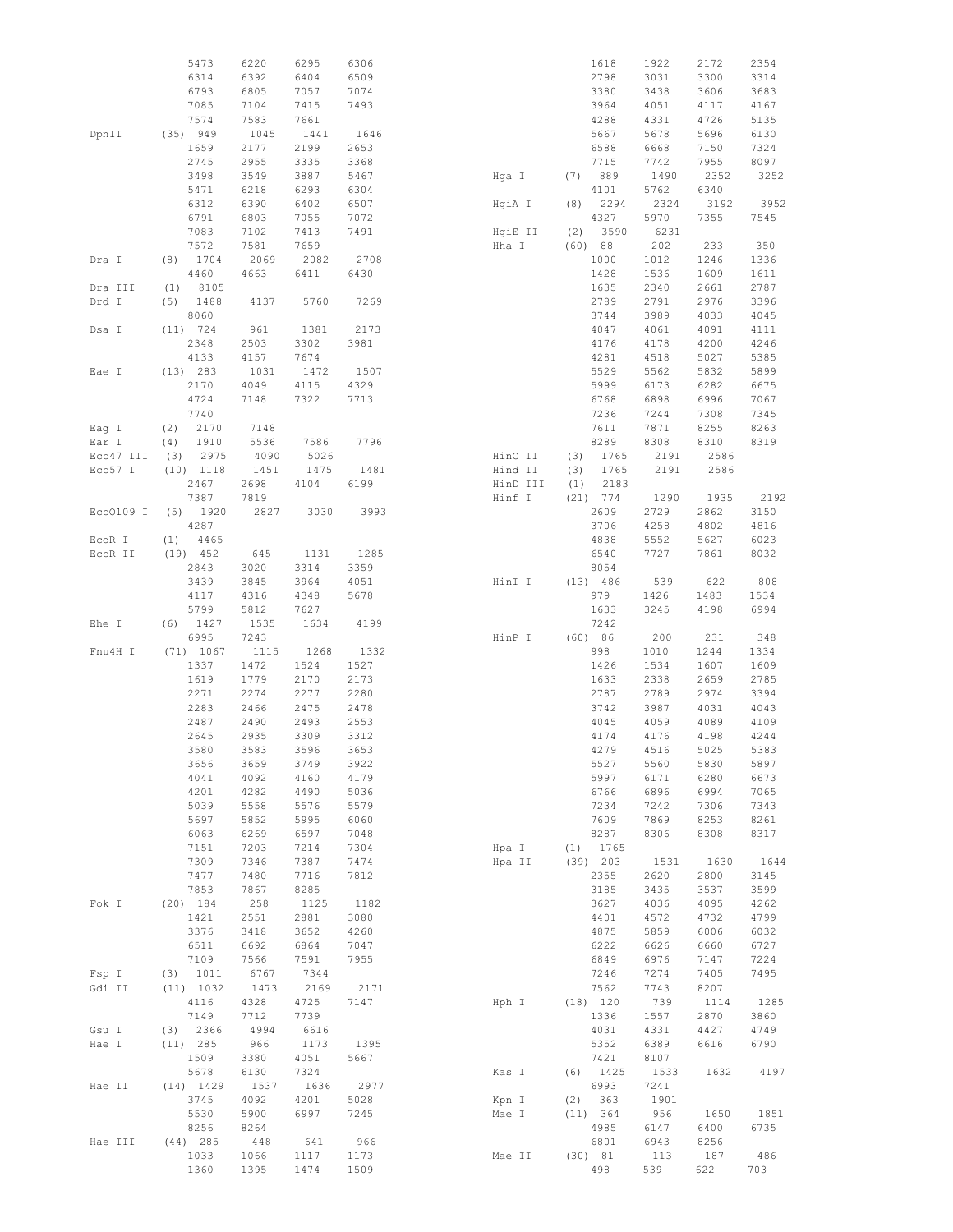|         | 808         | 979  | 1177 | 2026 | Nci I     |     | $(18)$ 1531 | 2356 | 2620 | 2621 |
|---------|-------------|------|------|------|-----------|-----|-------------|------|------|------|
|         | 2031        | 2849 | 3079 | 3344 |           |     | 2800        | 2801 | 3146 | 3538 |
|         | 5173        | 5285 | 5290 | 5356 |           |     | 3628        | 4037 | 4263 | 4875 |
|         | 5388        | 6355 | 6771 | 6814 |           |     | 4876        | 6032 | 6728 | 6849 |
|         | 7358        | 7545 | 8049 | 8061 |           |     | 7246        | 7406 |      |      |
|         |             |      |      |      |           |     |             |      |      |      |
|         | 8104        | 8214 |      |      | Nco I     | (6) | 724         | 961  | 1381 | 2348 |
| Mae III | $(40)$ 77   | 109  | 183  | 218  |           |     | 4133        | 7674 |      |      |
|         | 266         | 337  | 425  | 512  | Nde I     | (2) | 598         | 2096 |      |      |
|         | 861         | 1103 | 1274 | 1280 | NgoM I    | (3) | 4731        | 7742 | 8206 |      |
|         | 1790        | 2027 | 2106 | 2512 | Nla III   |     | $(38)$ 162  | 668  | 728  | 965  |
|         | 2859        | 3252 | 3450 | 3865 |           |     | 998         | 1016 | 1385 | 1508 |
|         | 4014        | 4416 | 4736 | 4754 |           |     | 1935        | 2290 | 2344 | 2352 |
|         |             |      |      |      |           |     |             |      |      |      |
|         | 5116        | 5174 | 5267 | 5286 |           |     | 2884        | 2934 | 3157 | 3210 |
|         | 5291        | 5335 | 5357 | 5389 |           |     | 3274        | 3505 | 3700 | 3715 |
|         | 6008        | 6071 | 6187 | 6470 |           |     | 3820        | 3975 | 4137 | 4364 |
|         | 7362        | 7668 | 8278 | 8290 |           |     | 4398        | 4545 | 4551 | 4615 |
| Mbo I   | (35) 949    | 1045 | 1441 | 1646 |           |     | 4731        | 4797 | 5656 | 6376 |
|         | 1659        | 2177 | 2199 | 2653 |           |     | 6935        | 7116 | 7461 | 7647 |
|         |             |      |      |      |           |     |             |      |      |      |
|         | 2745        | 2955 | 3335 | 3368 |           |     | 7678        | 7704 |      |      |
|         | 3498        | 3549 | 3887 | 5467 | Nla IV    |     | (40) 361    | 831  | 1022 | 1082 |
|         | 5471        | 6218 | 6293 | 6304 |           |     | 1118        | 1166 | 1340 | 1361 |
|         | 6312        | 6390 | 6402 | 6507 |           |     | 1427        | 1535 | 1634 | 1899 |
|         | 6791        | 6803 | 7055 | 7072 |           |     | 2179        | 2380 | 2804 | 2828 |
|         | 7083        | 7102 | 7413 | 7491 |           |     | 2987        | 3300 | 3408 | 3429 |
|         |             |      |      |      |           |     |             |      |      |      |
|         | 7572        | 7581 | 7659 |      |           |     | 3572        | 3606 | 3682 | 3854 |
| Mbo II  | $(17)$ 1384 | 1387 | 1926 | 2208 |           |     | 3994        | 4199 | 4289 | 4576 |
|         | 3243        | 3333 | 3534 | 3571 |           |     | 5103        | 5684 | 5723 | 6495 |
|         | 4092        | 5524 | 6313 | 6386 |           |     | 6589        | 6630 | 6995 | 7243 |
|         |             |      |      |      |           |     |             |      |      |      |
|         | 6787        | 7602 | 7812 | 7894 |           |     | 7278        | 8144 | 8165 | 8177 |
|         | 8244        |      |      |      | Not I     | (1) | 2170        |      |      |      |
| Mlu I   | 2163<br>(1) |      |      |      | Nsi I     | (2) | 3098        | 3276 |      |      |
| Mme I   | (6)<br>1377 | 2437 | 2632 | 5866 | Nsp7524 I |     | $(8)$ 158   | 2340 | 3696 | 3711 |
|         | 6050        | 8081 |      |      |           |     | 3816        | 4611 | 5652 | 7643 |
| Mnl I   | (67) 56     | 304  | 905  | 968  | NspB II   |     | $(15)$ 1526 | 2175 | 2489 | 2505 |
|         |             |      |      |      |           |     |             |      |      |      |
|         | 976         | 979  | 1010 | 1043 |           |     | 2647        | 2809 | 3555 | 3582 |
|         | 1049        | 1055 | 1070 | 1158 |           |     | 3658        | 4159 | 5035 | 5994 |
|         | 1220        | 1253 | 1303 | 1360 |           |     | 6239        | 6988 | 7348 |      |
|         | 1385        | 1405 | 1412 | 1444 | NspH I    | (8) | 162         | 2344 | 3700 | 3715 |
|         | 1481        | 1571 | 1576 | 1607 |           |     | 3820        | 4615 | 5656 | 7647 |
|         |             |      |      |      |           |     |             |      |      |      |
|         | 1681        | 1720 | 1729 | 1911 | Pal I     |     | $(44)$ 285  | 448  | 641  | 966  |
|         | 2478        | 2697 | 2702 | 2817 |           |     | 1033        | 1066 | 1117 | 1173 |
|         | 2901        | 3151 | 3266 | 3396 |           |     | 1360        | 1395 | 1474 | 1509 |
|         | 3465        | 3911 | 4005 | 4058 |           |     | 1618        | 1922 | 2172 | 2354 |
|         | 4163        | 4185 | 4188 | 4200 |           |     | 2798        | 3031 | 3300 | 3314 |
|         |             |      |      |      |           |     |             |      |      |      |
|         | 4220        | 4393 | 4521 | 4796 |           |     | 3380        | 3438 | 3606 | 3683 |
|         | 4919        | 4986 | 5010 | 5268 |           |     | 3964        | 4051 | 4117 | 4167 |
|         | 5415        | 5550 | 5760 | 5833 |           |     | 4288        | 4331 | 4726 | 5135 |
|         | 6084        | 6484 | 6565 | 6711 |           |     | 5667        | 5678 | 5696 | 6130 |
|         | 7007        | 7093 | 7157 | 7293 |           |     | 6588        | 6668 | 7150 | 7324 |
|         |             |      |      |      |           |     |             |      |      |      |
|         | 7650        | 7842 | 8133 |      |           |     | 7715        | 7742 | 7955 | 8097 |
| Msc I   | 285<br>(4)  | 1509 | 4051 | 7324 | PflM I    | (2) | 1387        | 2850 |      |      |
| Mse I   | (36) 5      | 9    | 371  | 1703 | Ple I     | (3) | 4810        | 6031 | 8040 |      |
|         | 1764        | 1885 | 1988 | 2068 | Pme I     | (1) | 4460        |      |      |      |
|         | 2081        | 2213 | 2628 | 2707 | PpuM I    | (2) | 2827        | 3993 |      |      |
|         | 3059        | 3644 | 3692 | 4459 | Psp1406 I | (1) | 6771        |      |      |      |
|         |             |      |      |      |           |     |             |      |      |      |
|         | 4662        | 4765 | 4940 | 5079 | PspA I    | (3) | 2619        | 2799 | 4874 |      |
|         | 5182        | 5305 | 5459 | 5463 | Pst I     | (5) | 1303        | 2467 | 2494 | 2924 |
|         | 6358        | 6410 | 6415 | 6429 |           |     | 3657        |      |      |      |
|         | 6482        | 6717 | 6756 | 7915 | Pvu II    | (7) | 1526        | 2647 | 3555 | 3582 |
|         | 7927        | 7944 | 8042 | 8312 |           |     | 3658        | 6988 | 7348 |      |
| Msl I   | 729<br>(5)  | 3287 | 3352 | 4546 | Rsa I     |     | (15) 209    | 361  | 583  | 608  |
|         |             |      |      |      |           |     |             |      |      |      |
|         | 7679        |      |      |      |           |     | 663         | 696  | 747  | 904  |
| Msp I   | $(39)$ 203  | 1531 | 1630 | 1644 |           |     | 1161        | 1413 | 1602 | 1899 |
|         | 2355        | 2620 | 2800 | 3145 |           |     | 2018        | 3934 | 7548 |      |
|         | 3185        | 3435 | 3537 | 3599 | Rsr II    | (1) | 7758        |      |      |      |
|         | 3627        | 4036 | 4095 | 4262 | Sac I     | (2) | 2324        | 4327 |      |      |
|         |             |      |      |      |           |     |             |      |      |      |
|         | 4401        | 4572 | 4732 | 4799 | Sac II    | (3) | 2176        | 2506 | 4160 |      |
|         | 4875        | 5859 | 6006 | 6032 | Sal I     | (1) | 2189        |      |      |      |
|         | 6222        | 6626 | 6660 | 6727 | Sap I     | (3) | 5536        | 7586 | 7796 |      |
|         | 6849        | 6976 | 7147 | 7224 | Sau3A I   |     | (35) 949    | 1045 | 1441 | 1646 |
|         | 7246        | 7274 | 7405 | 7495 |           |     | 1659        | 2177 | 2199 | 2653 |
|         |             |      |      |      |           |     |             |      |      |      |
|         | 7562        | 7743 | 8207 |      |           |     | 2745        | 2955 | 3335 | 3368 |
| MspA1 I | $(15)$ 1526 | 2175 | 2489 | 2505 |           |     | 3498        | 3549 | 3887 | 5467 |
|         | 2647        | 2809 | 3555 | 3582 |           |     | 5471        | 6218 | 6293 | 6304 |
|         | 3658        | 4159 | 5035 | 5994 |           |     | 6312        | 6390 | 6402 | 6507 |
|         | 6239        | 6988 | 7348 |      |           |     | 6791        | 6803 | 7055 | 7072 |
|         |             |      |      |      |           |     |             |      |      | 7491 |
| Mun I   | 1752<br>(2) | 2603 |      |      |           |     | 7083        | 7102 | 7413 |      |
| Nae I   | (3)<br>4733 | 7744 | 8208 |      |           |     | 7572        | 7581 | 7659 |      |
| Nar I   | (6)<br>1426 | 1534 | 1633 | 4198 | Sau96 I   |     | $(30)$ 447  | 640  | 1064 | 1116 |
|         | 6994        | 7242 |      |      |           |     | 1359        | 1616 | 1920 | 2352 |
|         |             |      |      |      |           |     |             |      |      |      |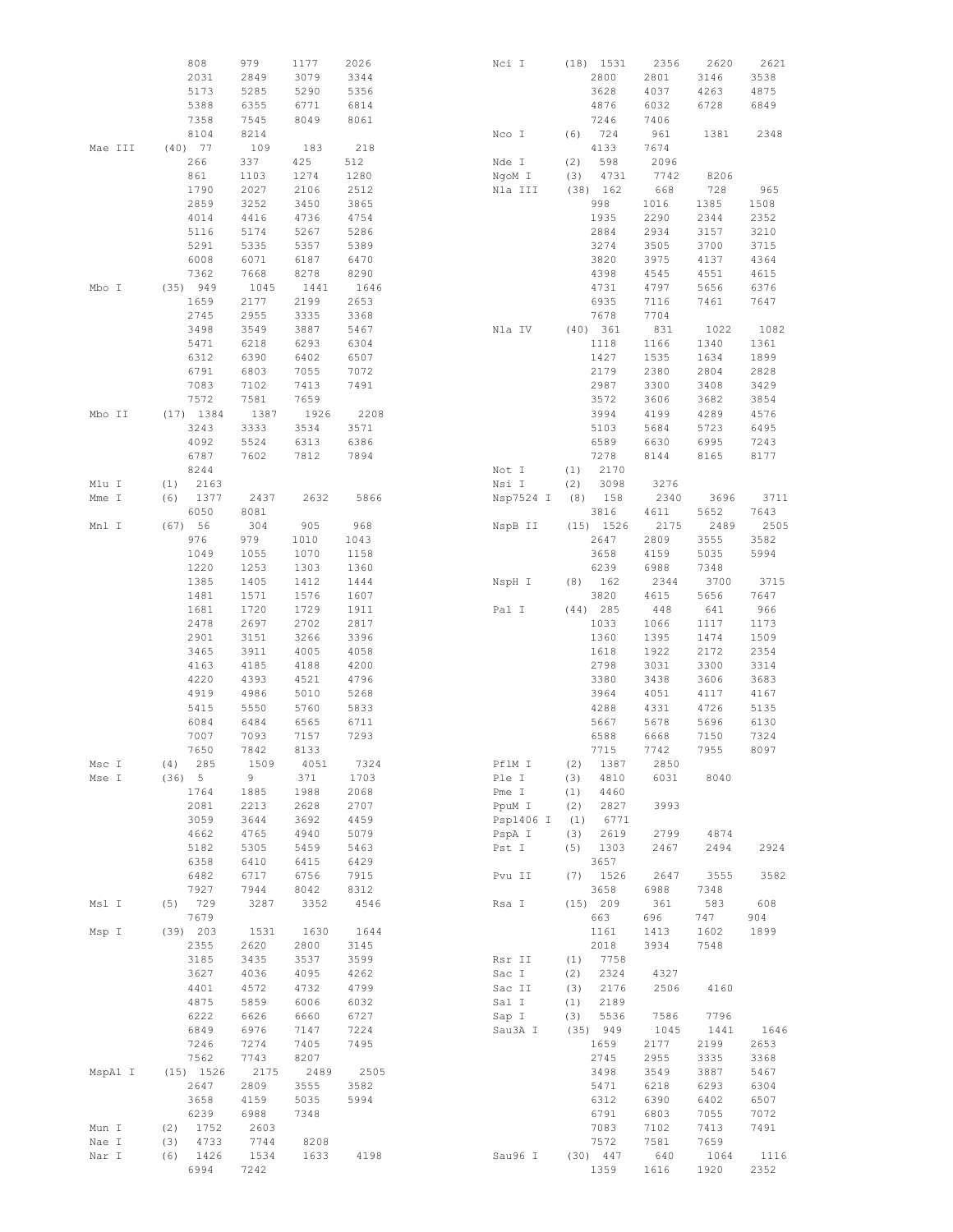|                |           |                        | 2797                         | 2803                               | 2827                      | 3030                             |                     | Ava I          | $C$ `YCGR, G            | 5                          | Ava II              | $G$ $GWC$ , $C$            | 7                                         |
|----------------|-----------|------------------------|------------------------------|------------------------------------|---------------------------|----------------------------------|---------------------|----------------|-------------------------|----------------------------|---------------------|----------------------------|-------------------------------------------|
|                |           |                        | 3298                         | 3299                               | 3437                      | 3604                             |                     | Avr II         | $C$ ctag, $G$           | 1                          | BamH I              | $G$ $GATC$ , $C$           | $\mathbf{1}$                              |
|                |           |                        | 3605                         | 3681                               | 3852                      | 3962                             |                     | Ban I          | $G$ GYRC, $C$           | 17                         | Ban II              | G, RGCY `C                 | 9                                         |
|                |           |                        | 3993                         | 4071                               | 4166                      | 4287                             |                     | Bbe I          | G, GCGC `C              | 6                          | Bbs I               | GAAGAC 8/12                | $\overline{c}$                            |
|                |           |                        | 5133                         | 6587                               | 6666                      | 6683                             |                     | Bbv I          | GCAGC 13/17             | 19                         | Bbv II              | GAAGAC 7/11                | $\overline{c}$                            |
|                |           |                        | 7758                         | 8096                               |                           |                                  |                     | Bcl I          | T`GATC, A               | 2                          |                     |                            | 18                                        |
|                |           |                        |                              |                                    |                           |                                  |                     |                |                         |                            | Bcn I               | $CC, S$ GG                 |                                           |
| ScrF I         |           |                        | $(37)$ 454                   | 647                                | 1133                      | 1287                             |                     | Bfa I          | $C$ TA, G               | 11                         | Bgl I               | GCCN, NNN `NGGC            | 7                                         |
|                |           |                        | 1531                         | 2356                               | 2620                      | 2621                             |                     | Bgl II         | A`GATC, T               | $\mathbf{1}$               | Blp I               | GC `TNA, GC                | ÷                                         |
|                |           |                        | 2800                         | 2801                               | 2845                      | 3022                             |                     | Bpm I          | CTGGAG 22/20            | 3                          | Bsa I               | GGTCTC 7/11                | 5                                         |
|                |           |                        | 3146                         | 3316                               | 3361                      | 3441                             |                     | BsaA I         | YAC   GTR               | 8                          | BsaB I              | GATNN   NNATC              | 3                                         |
|                |           |                        | 3538                         | 3628                               | 3847                      | 3966                             |                     | BsaH I         | GR'CG, YC               | 13                         | BsaJ I              | $C$ $CMNG$ , $G$           | 44                                        |
|                |           |                        | 4037                         | 4053                               | 4119                      | 4263                             |                     | BsaW I         | W`CCGG, W               | 8                          | BseR I              | GAGGAG 16/14               | 5                                         |
|                |           |                        | 4318                         | 4350                               | 4875                      | 4876                             |                     | Bsg I          | GTGCAG 22/20            | 5                          | BsiC I              | TT CG, AA                  | $\frac{1}{2}$                             |
|                |           |                        | 5680                         | 5801                               | 5814                      | 6032                             |                     | BsiE I         | CG, RY CG               | 7                          | BsiHKA I G, WGCW `C |                            | 8                                         |
|                |           |                        | 6728                         | 6849                               | 7246                      | 7406                             |                     | BsiW I         | $C$ GTAC, G             | $\equiv$                   | Bsm I               | GAATG, C 7                 | 4                                         |
|                |           |                        | 7629                         |                                    |                           |                                  |                     |                |                         |                            |                     |                            |                                           |
|                |           |                        |                              |                                    |                           |                                  |                     | BsmA I         | GTCTC 79                | 11                         | BsmB I              | CGTCTC 7/11                | 2                                         |
| Sec I          |           |                        | $(44)$ 724                   | 961                                | 973                       | 1108                             |                     | BsmF I         | GGGAC 15/19             | 10                         | BsoF I              | GC'N, GC                   | 71                                        |
|                |           |                        | 1132                         | 1168                               | 1225                      | 1285                             |                     | Bsp120 I       | G`GGCC, C               | 2                          |                     | Bsp1286 I G, DGCH C        | 2                                         |
|                |           |                        | 1381                         | 1417                               | 1486                      | 1612                             |                     | BspH I         | T`CATG, A               | $\mathbf{1}$               | BspM I              | ACCTGC 10/14               | 8                                         |
|                |           |                        | 1901                         | 2173                               | 2348                      | 2355                             |                     | BspM II        | $T$ cccc, $A$           | 2                          | Bsr I               | ACT, GG                    | 19                                        |
|                |           |                        | 2503                         | 2619                               | 2799                      | 3021                             |                     | BsrB I         | GAG   CGG               | 5                          | BsrD I              | GCAATG, 8                  | 3                                         |
|                |           |                        | 3033                         | 3145                               | 3302                      | 3315                             |                     | BsrG I         | T`GTAC, A               | 1                          | BssH II             | G`CGCG, C                  | 6                                         |
|                |           |                        | 3439                         | 3440                               | 3537                      | 3965                             |                     | BssS I         | $C$ TCGT, G             | 5                          | Bst1107 I GTA TAC   |                            | $\mathbf{1}$                              |
|                |           |                        | 3981                         | 4052                               | 4133                      | 4157                             |                     | BstB I         | TT CG, AA               | $\equiv$                   | BstE II             | $G$ GTNAC, $C$             | $\overline{4}$                            |
|                |           |                        | 4169                         | 4187                               | 4262                      | 4787                             |                     | BstN I         | CC'W, GG                | 19                         | BstU I              | CG   CG                    | 38                                        |
|                |           |                        | 4874                         | 4875                               | 4984                      | 5812                             |                     |                | CCAN, NNNN `NTGG        | $\overline{\phantom{0}}^2$ | BstY I              | R`GATC, Y                  | 14                                        |
|                |           |                        |                              |                                    |                           |                                  |                     | BstX I         |                         |                            |                     |                            |                                           |
|                |           |                        | 6847                         | 7051                               | 7405                      | 7674                             |                     | Bsu36 I        | CC `TNA, GG             | $\equiv$                   | Cac8 I              | GCN   NGC                  | 50                                        |
| SfaN I         |           |                        | $(16)$ 722                   | 1817                               | 3084                      | 3104                             |                     | Cfr10 I        | R`CCGG, Y               | 10                         | Cla I               | AT `CG, AT                 | $\mathbf{1}$                              |
|                |           |                        | 3889                         | 4281                               | 4362                      | 5490                             |                     | Csp6 I         | $G$ TA, $C$             | 15                         | Dde I               | $C$ TNA, $G$               | 9                                         |
|                |           |                        | 5528                         | 5748                               | 7201                      | 7456                             |                     | Dpn I          | GA   TC                 | 35                         | DpnII               | `GATC,                     | 35                                        |
|                |           |                        | 7540                         | 7604                               | 7672                      | 7879                             |                     | Dra I          | TTT   AAA               | 8                          | Dra III             | CAC, NNN `GTG              | $\mathbf{1}$                              |
| Sfc I          |           | (7)                    | 1299                         | 2463                               | 2490                      | 2920                             |                     | Drd I          | GACNN, NN `NNGTC        | $-5$                       | Dsa I               | $C$ $CRYG$ , $G$           | 11                                        |
|                |           |                        | 3653                         | 5917                               | 6108                      |                                  |                     | Eae I          | Y `GGCC, R              | 13                         | Eag I               | C `GGCC, G                 | $\mathbf{2}$                              |
| Sma I          |           | (3)                    | 2621                         | 2801                               | 4876                      |                                  |                     | Ear I          | CTCTTC 7/10             | 4                          | Eco47 III AGC GCT   |                            | 3                                         |
| SnaB I         |           | (2)                    | 704                          | 5291                               |                           |                                  |                     | Eco57 I        | CTGAAG 21/19            | 10                         | Eco72 I             | CAC   GTG                  | $\overline{\phantom{a}}$                  |
| Sph I          |           | (3)                    | 2344                         | 3820                               | 7647                      |                                  |                     |                | CCTNN `N, NNAGG         | $\overline{\phantom{a}}$   |                     | Eco0109 I RG'GNC, CY       | 5                                         |
|                |           |                        |                              |                                    |                           |                                  |                     | ECON I         |                         |                            |                     |                            |                                           |
| Stu I          |           | (2)                    | 1173                         | 1395                               |                           |                                  |                     | ECOR I         | $G$ AATT, $C$           | $\mathbf{1}$               | ECOR II             | `CCWGG,                    | 19                                        |
| Sty I          |           |                        | $(14)$ 724                   | 961                                | 1108                      | 1168                             |                     | ECOR V         | GAT   ATC               | $\equiv$                   | Ehe I               | GGC   GCC                  | 6                                         |
|                |           |                        | 1381                         | 1901                               | 2348                      | 3033                             |                     | Esp I          | GC `TNA, GC             | $\equiv$                   | Fnu4H I             | GC'N, GC                   | 71                                        |
|                |           |                        | 4133                         | 4169                               | 4187                      | 4984                             |                     | Fok I          | GGATG 14/18             | 20                         | Fse I               | GG, CCGG `CC               | $\qquad \qquad \blacksquare$              |
|                |           |                        | 7051                         | 7674                               |                           |                                  |                     | Fsp I          | TGC   GCA               | 3                          | Gdi II              | `YGGC, CG                  | 11                                        |
| Taq I          |           |                        | $(16)$ 1042                  | 1048                               | 1258                      | 2123                             |                     | Gsu I          | CTGGAG 21/19            | 3                          | Hae I               | WGG   CCW                  | 11                                        |
|                |           |                        | 2190                         | 2195                               | 3886                      | 5094                             |                     | Hae II         | R, GCGC `Y              | 14                         | Hae III             | GG   CC                    | 44                                        |
|                |           |                        |                              | 5752                               | 7355                      | 7511                             |                     |                | GACGC 9/14              | 7                          | HgiA I              | G, WGCW `C                 | 8                                         |
|                |           |                        |                              |                                    |                           |                                  |                     |                |                         |                            |                     |                            |                                           |
|                |           |                        | 5470                         |                                    |                           |                                  |                     | Hga I          |                         |                            |                     |                            |                                           |
|                |           |                        | 7535                         | 7571                               | 7733                      | 8138                             |                     | HgiE II        | ACCNNNNNNGGT -1/132     |                            | Hha I               | G, CG, C                   | 60                                        |
| Tfi I          |           | (8)                    | 1935                         | 2609                               | 3150                      | 4258                             |                     | HinC II        | GTY   RAC               | 3                          | Hind II             | GTY   RAC                  | 3                                         |
|                |           |                        | 4838                         | 5627                               | 7727                      | 7861                             |                     | HinD III       | A`AGCT, T               | $\mathbf{1}$               | Hinf I              | $G$ ANT, $C$               | 21                                        |
| Tsp45 I        |           |                        | $(23)$ 77                    | 109                                | 183                       | 218                              |                     | HinI I         | GR'CG, YC               | 13                         | HinP I              | $G$ $^{\circ}$ CG, C       | 60                                        |
|                |           |                        | 1103                         | 1274                               | 1280                      | 2027                             |                     | Hpa I          | GTT   AAC               | $\mathbf{1}$               | Hpa II              | $C$ $CG, G$                | 39                                        |
|                |           |                        | 2512                         | 2859                               | 3252                      | 3865                             |                     | Hph I          | GGTGA 12/11             | 18                         | Kas I               | G`GCGC, C                  | 6                                         |
|                |           |                        | 4014                         | 4416                               | 4736                      | 4754                             |                     | Kpn I          | $G$ , $GTAC$ $C$        | 2                          | Mae I               | $C$ TA, G                  | 11                                        |
|                |           |                        | 5116                         | 5267                               | 5357                      | 5389                             |                     | Mae II         | $A^{\dagger}CG, T$      | 30                         | Mae III             | `GTNAC,                    | 40                                        |
|                |           |                        |                              |                                    |                           |                                  |                     |                | `GATC,                  |                            |                     |                            | 17                                        |
|                |           |                        | 7362                         | 7668                               | 8278                      |                                  |                     | Mbo I          |                         | 35                         | Mbo II              | GAAGA 12/11                |                                           |
| Tth111 I       |           | (2)                    | 2440                         | 7360                               |                           |                                  |                     | Mlu I          | A`CGCG, T               | $\mathbf{1}$               | Mme I               | TCCRAC 25/23               | 6                                         |
|                | Tth111 II | (9)                    | 2559                         | 2725                               | 2764                      | 3852                             |                     | Mnl I          | CCTC 10/10              | 67                         | Msc I               | TGG   CCA                  | 4                                         |
|                |           |                        | 4623                         | 6241                               | 6250                      | 6280                             |                     | Mse I          | $T$ $TA, A$             | 36                         | Msl I               | CAYNN   NNRTG              | 5                                         |
|                |           |                        | 7678                         |                                    |                           |                                  |                     | Msp I          | $C^{\infty}CG$ , $G$    | 39                         | MspA1 I             | CMG   CKG                  | 15                                        |
| Vsp I          |           | (6)                    | 5                            | 371                                | 1988                      | 4940                             |                     | Mun I          | C`AATT, G               | $\overline{c}$             | Nae I               | GCC   GGC                  | 3                                         |
|                |           |                        | 5459                         | 6717                               |                           |                                  |                     | Nar I          | GG 'CG, CC              | 6                          | Nci I               | CC S, GG                   | 18                                        |
| Xba I          |           | (1)                    | 1649                         |                                    |                           |                                  |                     | Nco I          | $C$ $CATG$ , $G$        | 6                          | Nde I               | CA`TA, TG                  | 2                                         |
| Xca I          |           | (1)                    | 4445                         |                                    |                           |                                  |                     | NgoM I         | $G$ $CCGG$ , $C$        | 3                          | Nhe I               | $G$ $CTAG$ , $C$           | $\equiv$                                  |
| Xcm I          |           | (3)                    | 2733                         | 4324                               | 7058                      |                                  |                     | Nla III        | , CATG                  | 38                         | Nla IV              | GGN   NCC                  | 40                                        |
| Xho II         |           |                        | $(14)$ 949                   | 1646                               | 2177                      | 2199                             |                     | Not I          | GC `GGCC, GC            | $\mathbf{1}$               | Nru I               | TCG   CGA                  | $\equiv$                                  |
|                |           |                        | 2653                         | 6293                               | 6304                      | 6390                             |                     | Nsi I          | A, TGCA`T               | $\mathbf{2}^{\prime}$      | Nsp7524 I R'CATG, Y |                            | 8                                         |
|                |           |                        | 6402                         | 6791                               | 6803                      | 7055                             |                     | NspB II        | CMG   CKG               | 15                         | NspH I              | R, CATG`Y                  | 8                                         |
|                |           |                        |                              |                                    |                           |                                  |                     |                |                         | $\equiv$                   |                     |                            |                                           |
|                |           |                        | 7413                         | 7659                               |                           |                                  |                     | PaeR7 I        | $C$ TCGA, G             |                            | Pal I               | GG   CC                    | 44                                        |
| Xma I          |           | (3)                    | 2619                         | 2799                               | 4874                      |                                  |                     | PflM I         | CCAN, NNN `NTGG         | $\overline{c}$             | Ple I               | GAGTC 9/10                 | 3                                         |
| Xma III        |           | (2)                    | 2170                         | 7148                               |                           |                                  |                     | Pme I          | CTTT   AAAC             | $\mathbf{1}$               | Pml I               | ${\rm CAC}\mid {\rm GTG}$  | $\overline{\phantom{a}}$                  |
| Xmn I          |           | (1)                    | 8326                         |                                    |                           |                                  |                     | PpuM I         | RG GWC, CY              | $\overline{c}$             |                     | Psp1406 I AA`CG, TT        | $\mathbf{1}$                              |
|                |           |                        |                              |                                    |                           |                                  |                     | PspA I         | $C$ $CCGG, G$           | 3                          | Pst I               | C, TGCA G                  | 5                                         |
|                |           |                        | Site usage in pAdTrace-pmiR: |                                    |                           |                                  |                     | Pvu I          | $CG, AT$ $CG$           | ÷                          | Pvu II              | CAG   CTG                  | 7                                         |
| Aat II         |           | G, ACGT `C             |                              | 5<br>Acc I                         |                           | GT `MK, AC                       | 3                   | Rsa I          | GT   AC                 | 15                         | Rsr II              | CG GWC, CG                 | $\mathbf{1}$                              |
| Acc65 I        |           | $G$ GTAC, $C$          |                              | Aci I<br>$\overline{\mathbf{c}}$   | $C$ $^{\circ}$ $CG$ , $C$ |                                  | 111                 | Sac I          | G, AGCT `C              | $\mathbf{2}$               | Sac II              | CC, GC `GG                 | 3                                         |
| Afl II         |           | $C$ `TTAA, G           |                              | Afl III<br>$\qquad \qquad -$       |                           | A`CRYG, T                        | $\overline{4}$      | Sal I          | G`TCGA, C               | $\mathbf{1}$               | Sap I               | GCTCTTC 8/11               | 3                                         |
| Age I          |           | A`CCGG, T              |                              | Aha II<br>$\overline{\phantom{a}}$ |                           | GR`CG, YC                        | 13                  | Sau3A I        | `GATC,                  | 35                         | Sau96 I             | $G$ $^{\circ}$ GNC, C      | 30                                        |
| Ahd I          |           |                        | GACNN, N`NNGTC               | Alu I<br>3                         | AG   CT                   |                                  | 44                  | Sca I          | AGT   ACT               | $\blacksquare$             | ScrF I              | CC'N, GG                   | 37                                        |
|                |           |                        |                              |                                    |                           |                                  |                     |                |                         |                            |                     |                            |                                           |
| Alw I          |           | GGATC 8/9              |                              | 25<br>AlwN I                       |                           | CAG, NNN `CTG                    | 6                   | Sec I          | $C$ $\cap$ $CNNG$ , $G$ | 44                         | SfaN I              | GCATC 9/13                 | 16                                        |
| Apa I          |           | G, GGCC C              |                              | $\overline{c}$<br>ApaL I           |                           | G`TGCA, C                        | $\sqrt{2}$          | Sfc I          | $C$ `TRYA, G            | $7\phantom{.0}$            | Sfi I               | GGCCN, NNN `NGGCC -        |                                           |
| Apo I<br>Ase I |           | R`AATT, Y<br>AT`TA, AT |                              | 6<br>Asc I<br>Asp718<br>6          |                           | GG `CGCG, CC<br>$G$ $GTAC$ , $C$ | ÷<br>$\overline{c}$ | Sma I<br>Spe I | CCC   GGG<br>A`CTAG, T  | 3<br>$\equiv$              | SnaB I<br>Sph I     | TAC   GTA<br>$G, CATG$ $C$ | $\overline{c}$<br>$\overline{\mathbf{3}}$ |